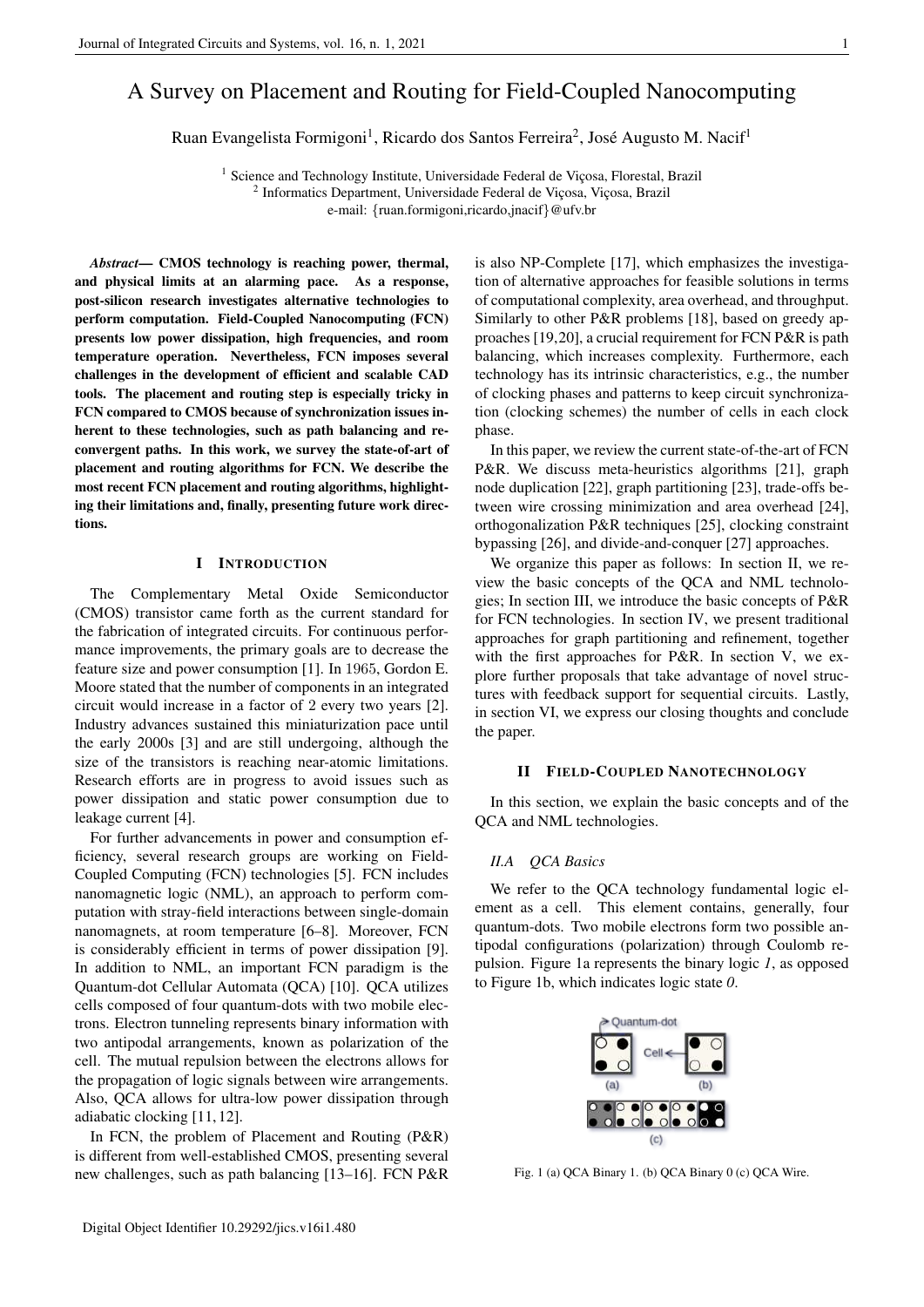It is possible to perform logic operations through signal propagation by pairing two or more cells, as shown in Figure 1c. This configuration represents a wire, where we highlight the input in gray and the output in black. A signal transmitted through a QCA wire degenerates when the number of consecutive cells exceeds five. Therefore, to create more complex designs, we need to use a clocking system, thus splitting the signal transmission into four phases: *switch*, *hold*, *release*, and *relax* [28]. Figure 2a shows the transitions of a single cell from a phase to another. Next, in Figure 2b, an example of the signal propagation demonstrates how the clocking system systematically transmits the input signal (black), to the output (gray), with no disruption.



Fig. 2 (a) QCA Clocking System. (b) Signal Propagation with over 5 cells.

Figure 3 presents the QCA *majority gate* (MG) [29], which acts as the technology basic logic building block. In Figure 3a *A*, *B*, and *C* are the inputs of the structure, replicating the predominant signal to *M* and thereafter to the output *O*. It is possible to configure the majority gate to realize only *AND* or *OR* functions by fixing one the inputs. Figure 3b shows an *OR* gate, and Figure 3 an *AND* gate. In addition, new advances in logic synthesis research are based on majority logic [30, 31]. As opposite to CMOS, an inverter in QCA presents a considerable area overhead. We show a QCA inverter in Figure 4.



Fig. 3: (a) The basic majority gate. (b) Majority gate with *OR* function. (c) Majority gate with *AND* function.

#### *II.B Nanomagnetic Logic Basics*

The Nanomagnetic Logic (NML) is a promising FCN paradigm to perform room-temperature computation [7]



Fig. 4 An inverter implemented in QCA.

with low power dissipation [9]. NML utilizes singledomain nanomagnets as the technology's basic building block. Single-domain nanomagnets have an elongated shape and well-defined bistable behavior [6]. In these nanomagnets, the magnetization of the structure represents binary values. The upwards arrow denotes binary logic value 1 (Figure 5a) while the downwards arrow relates to the binary value 0 (Figure 5b).

In contrast to the QCA technology, NML reverses the signal when propagating logic to a neighbor nanomagnet in a horizontal arrangement, known as antiferromagnetic coupling. Figure 5c depicts this behavior, where an odd number of nanomagnets allow correct signal propagation from input to output. Thus, it is possible to create an inverter with an even number of nanomagnets. Figure 5d shows an additional vertical arrangement, which is known as ferromagnetic coupling, and preserves the cascading signal as previously explained for the QCA technology.



Fig. 5: (a) Binary 1. (b) Binary 0. (c) Antiferromagnetic coupling. (d) Ferromagnetic coupling.

When we increase the number of nanomagnets, NML wires suffer from precipitate switching induced by thermal noise [32], thus propagating incorrect logic values. The limit of cascading signal propagation is around five magnets to avoid this issue. In NML, several works [33, 34] use a 3 phase clocking system. The *reset* state puts neighboring nanomagnets in an unstable state with a magnetic field. Subsequently, the *switch* state slowly removes the magnetic field and the input signal can influence the closest neighbor and propagate the signal. Finally, the *hold* phase holds the signals in a fixed magnetization to propagate to nanomagnets in the switch state (Figure 6).

NML utilizes the majority gate [35] for logic operations, Figure 7 shows the possible configurations for the logic element. Figure 7a presents the majority voter characteristic of the center nanomagnet concerning the three inputs. Figures 7b and 7c illustrate the usage of a majority gate to perform fundamental logic functions by fixing one of the inputs downwards (*AND*) or upwards (*OR*), respectively.

# *II.C Clocking Schemes*

*Clocking systems* coordinate the synchronization of the propagated signals, having a variable number of technologydependent phases. A *zone partition* [36] organizes several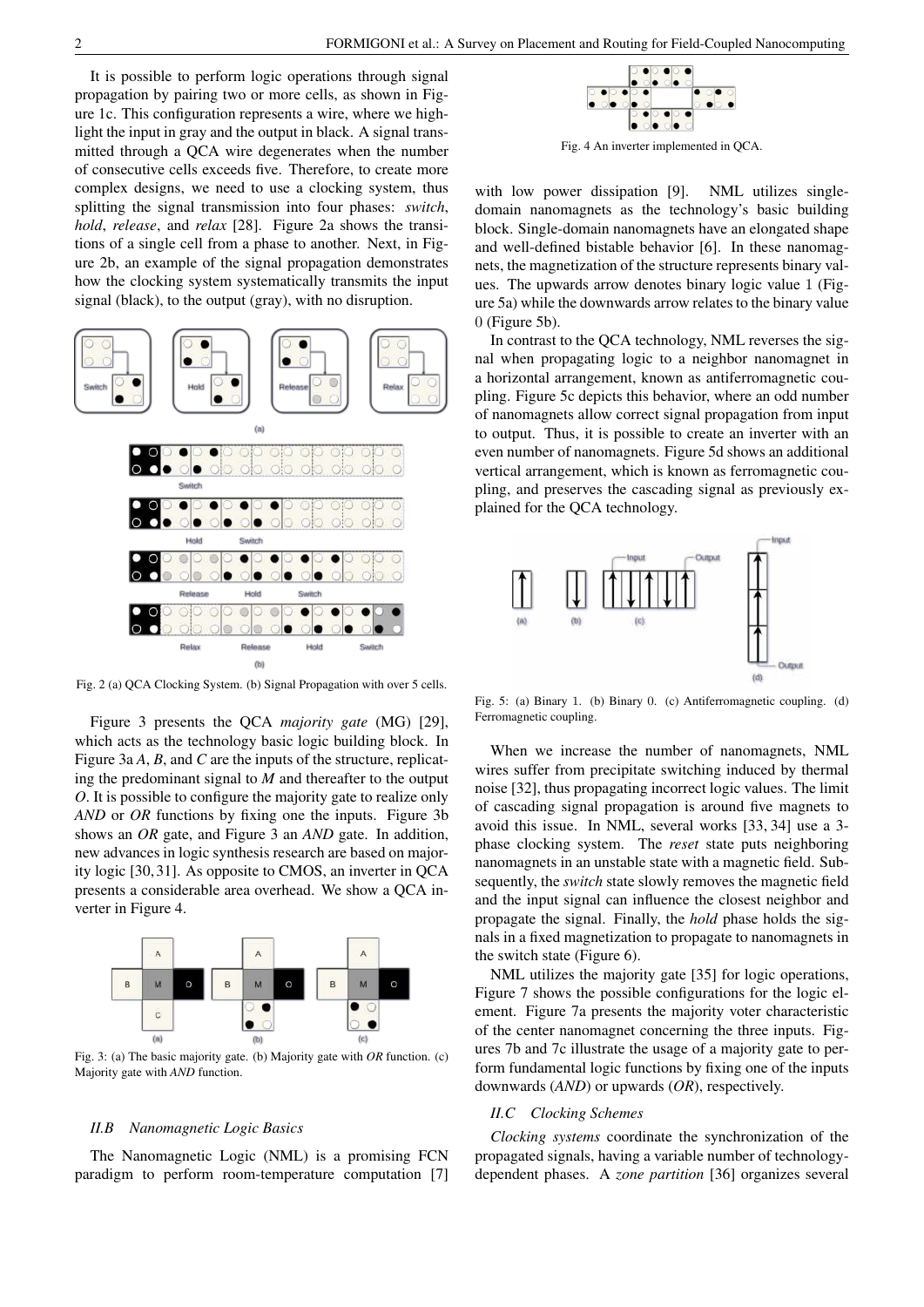

Fig. 6 Signal propagation with a 3-phase clocking system in NML.



Fig. 7: Majority gate. (a) Inputs lead to *0* state. (b) *And* logic gate. (c) *Or* logic gate.

logic elements under the same clocking phase. In contrast, logic elements cannot correctly propagate an input signal indefinitely, because thermal fluctuations lead to signal degeneration. In literature, a well-accepted number of consecutive elements is five and constitutes a constraint for partition creation. More cells in the same *clocking zone* are desirable; since more logic operations can occur in the same clocking phase.

Earlier clocking scheme models define partitions with sequential columns that repeat the clocking phase, ordering consistent signal propagation. Figure 8a depicts a 4-phase cutout and Figure 8b depicts a 3-phase cutout, both designed to work with combinational logic [37]. Figure 8b highlights the components of a basic cutout. The smallest element is a cell that holds a logic element, e.g., a nanomagnet or a quantum-dot. Each column is a clocking zone, and every element in it is in the same clocking phase. The whole composes the cutout, which, when replicated, creates an arbitrarily large *clocking scheme*, as demonstrated in Figure 8c.

# III FUNDAMENTALS OF FIELD-COUPLED **NANOTECHNOLOGIES**

# *III.A Tiles*

The clocking zones discussed in section IIII.C are unidimensional, i.e., the columns transitively change clocking phases from left to right. Subsequent proposals show models that have distinct clocking zones in two dimensions (rows and columns), as the Two-Dimensional Wave clocking scheme (2DDWave) [28, 38], shown in Figure 9a-b, where the signals flow from the left to right or from top to bottom. Figure 9c-d shows the Universal Scalable and Efficient (USE) clocking scheme [39], and the Robust Efficient and



Fig. 8: Clocking Schemes (a) 4-Phases. (b) 3-Phases. (c) Cutout expansion to create a clocking scheme.

Scalable (RES) clocking scheme [40], the bidirectional signal flow is indicated by the arrows on the edge of the cutouts. These designs introduce a new term called *tile*, indicating a single position in the  $mxn$  matrix representation of the proposed cutouts. Between the advantages of this approach, the partitioned columns provide possible area reduction, furthermore the bidirectional signal flow allows for the implementation of sequential circuits with feedback paths.

A recent proposal [41] introduces further improvements to area overhead through a diamond-shaped *cutout*. In the Convenient Flexible and Efficient (CFE) clocking scheme, shown in Figure 9e, the cutout shares a QCA clocking zone with all other possible three, which provides flexible layout arrangements for QCA designs, as diagonally coupled cells, which result in area and delay reduction. For the NML technology, the Bidirectional Alternating Clocking Scheme (BANCS) [42], shown in Figure 9f, provides a tiled design with the bidirectional signal flow, for a 3-phase clocking system. A remarkable distinction of BANCS is the upwards signal flow that replicates the same tile twice, allowing for a tile transition, without an increase in delay. Figure 9g depicts another recent QCA approach [43] based on the USE clocking scheme. The arrangement allows for shorter feedback paths and solves the problem of metal wire crossing. As mentioned in sections IIII.A and IIII.B, signal disruption occurs in both QCA and NML, and, therefore, the target technology bounds tile size. Most approaches use a *5x5* tile for QCA and a tile of *3x3* for BANCS in NML.

## *III.B Reconvergent Paths*

One of the initial challenges is to balance all internal paths to guarantee the correct circuit synchronization. Consider the graph *G* from Figure 10a, the three paths from the node *I* to the output *O* are reconvergent. However, the signals from the paths *I-A* and *I-C* reach *O* before the path *I-B-D* due to the path delay mismatching. The paths could be balanced by inserting *buffer nodes* as shown in Figure 10b where the nodes  $W_1$  and  $W_2$  equalize the three paths.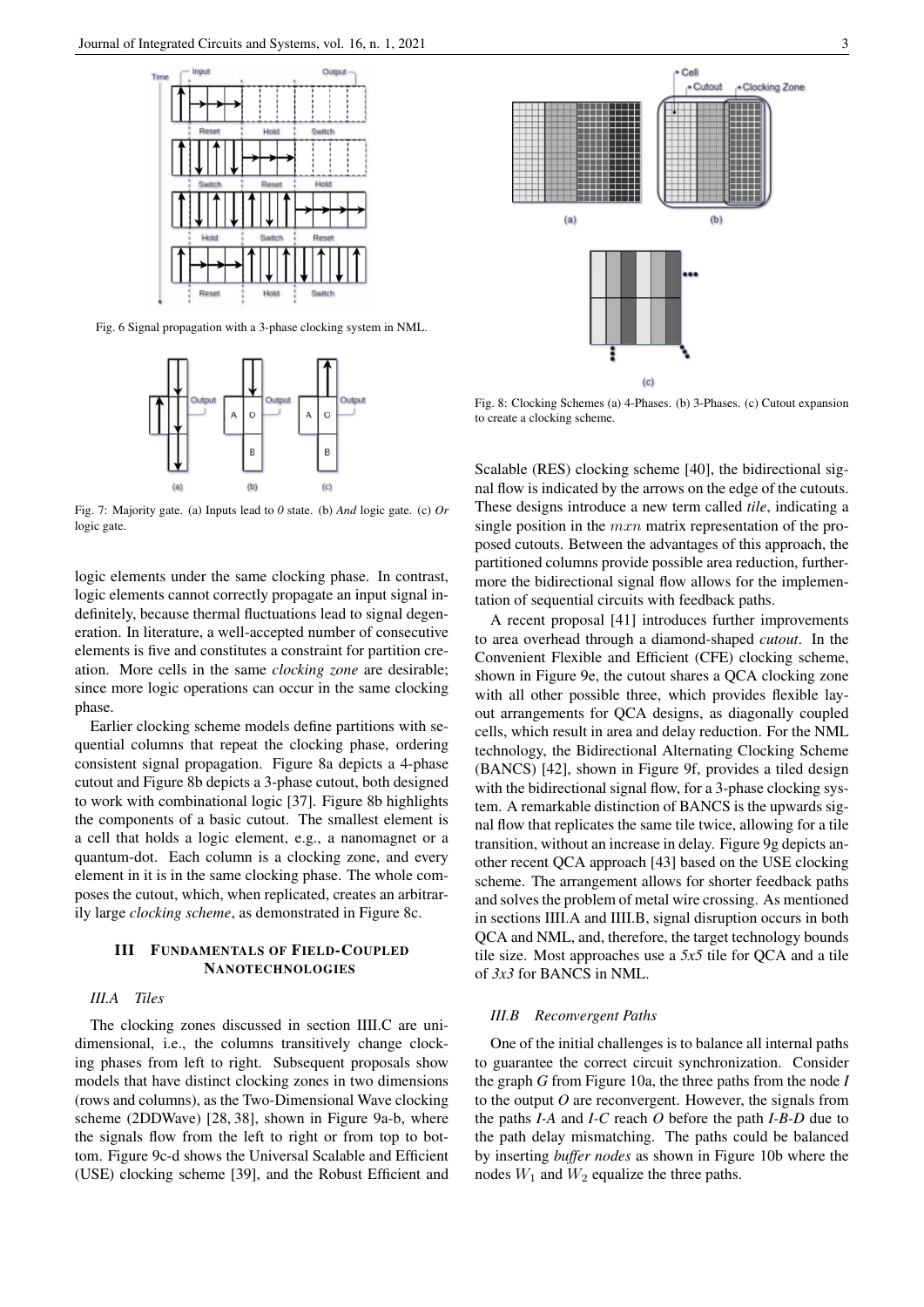

Fig. 9: (a) 4-Phase 2DDWave. (b) 3-Phase 2DDWave. (c) USE. (d) RES. (e) CFE. (f) BANCS. (g) USE-Based.



Fig. 10 Graph reconvergence. (a) Unbalanced paths. (b) Balanced paths.

#### *III.C Area Overhead*

We define the area overhead as the area occupied by the empty regions. We consider a minimum rectangular area to place the entire circuit graph.



Fig. 11: A Half Adder circuit. (a) Clocking Zone. (b) Overhead introduced in empty regions.

Figure 11 shows the realization of a half adder. Figure 11a depicts the timing constraints in clock zones, and Figure 11b illustrates the overhead (empty regions) derived from the process of cell placement, where there are four empty regions. At the graph level, we do not consider the crosswiring.

#### *III.D Throughput*

In section III.B reconvergent paths achieved perfect synchronization of the output, but, unfortunately, as discussed in section III.C, the result increased the area overhead, the maximum column has a maximum height of 2, in Figure 10a, and 3, in Figure 10b. Reconvergent path balancing is a design choice, rather than a hard requirement, as the circuit in Figure 10a generates a valid result, but not every clock cycle, since the input signal reaches the output through the two shortest paths, I, A, O, and I, C, O, before path I, B, D, O. Thus, we need to consider a trade-off between area and delay. The metric indicating the rate at which a circuit generates a valid result is the *throughput* [44], which starts at 1 and declines as the circuit becomes unsynchronized.

## IV GRAPH-LEVEL PLACEMENT AND ROUTING

An initial proposal of how to handle the placement and routing (P&R) problem is presented in [36], the process is divided into *zone partitioning* and *zone placement*. In addition, the proposal defines four constraints: (1) the *clocking constraint* requires equal length reconvergent paths as previously discussed in section III.B; (2) the *acyclic constraint* requires that the graph has no cycles; (3) *the logic constraint* defined as the number of logic elements in a single *clocking zone*; (4) *the wire capacity* defined as the number of wires in a single *clocking zone*.

The *zone partitioning* phase starts with a topological sort algorithm and splits the graph in a topological view, assigning an identifier to each level. After that, the authors use the Fiduccia and Mattheyses algorithm (FM) [45] to optimize adjacent partitions minimizing the *cutsize* and *variance*. The *cutsize* is the total number of edges that spawn to external partitions, and the *variance* is the total number of edges that spawn to internal partitions. Figure 12 exemplifies the edge B that belongs to the *cutsize*, and the edge A that belongs to the *variance*.



Fig. 12 Internal partition labeled *A* and external partition labeled *B*.

Figure 13 shows the *zone partitioning* phase steps for [36]. Figure 13a, presents the graph of a half-adder, followed by the execution of the topological sort algorithm, which yields the levelized graph of Figure 13b. The next step inserts the buffer nodes to equalize the path delays, depicted in Figure 13c; Figure 13d, shows wire sharing, which minimizes the number of wire nodes. Not all P&R strategies support majority-inverter graphs (MIGs), but it is possible to convert them to And-Or-Inverter graphs (AOIGs). We depict the result in Figure 13e, which adds a novel layer of overhead wire nodes as a trade-off.

The approach [46] is similar to [36], where for *zone partitioning*, they use the algorithm presented in [47] to solve the minimum buffer insertion problem for a pipelined circuit. The solution deems acceptable if the column height variation is low; otherwise, the graph is perturbed. A perturbation inserts a constraint where a node must change its level to make the column heights more uniform, i.e., minimize the area overhead, as a trade-off in latency. Figure 14a shows an example graph, while Figure 14b demonstrates a topological rearrangement, where the global column height size reduces from 3 to 2, by moving node A to the next level.

A third approach at the graph optimization is presented in [22], where the main difference is the usage of node duplication. For an initial solution, it uses the Barycenter heuristic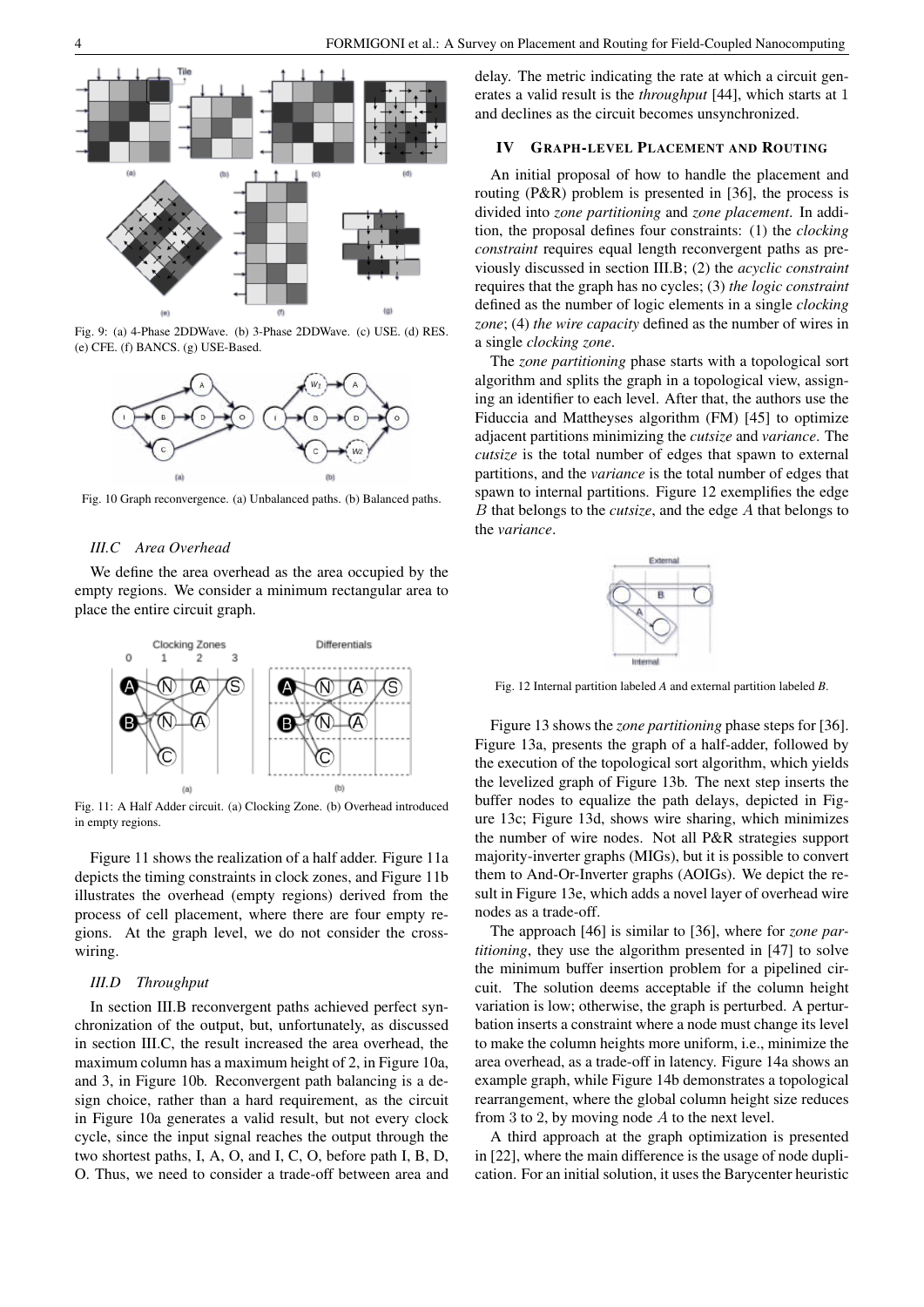

Fig. 13: Half adder circuit. (a) Original graph. (b) Topologically sorted graph. (c) Insertion of buffer nodes. (d) Sharing (merge) of buffer nodes. (e) Novel overhead layer due to the AIOG conversion.



Fig. 14 (a) Original level assignment. (b) Rearrangement.

with simulated annealing, shown in [36]. The output positions are perturbed to add new solutions at each iteration. Moreover, the algorithm aims to reduce the number of wire crossings by duplicating nodes. Therefore, there is a tradeoff between wire crossings and area overhead. Figure 15a shows a sample graph with one wire crossing caused by a fan-out of node 1. In Figure 15b, the node is duplicated, and the wire crossing is solved. It is possible to merge the duplicated nodes to minimize the extra area overhead. A similar approach to wire crossing reduction through duplication is demonstrated in [24] for molecular QCA.



Fig. 15: Half adder graph. (a) Original graph. (b) Wire crossing reduction by replication.

The *zone placement* phase uses the output from the previous phase as input, a K-Layered Bipartite Graph (KLBG). The objective is to embed the nodes onto an  $mxn$  grid performing placement on a level-by-level fashion. Unfortunately, the optimal position for the nodes on each level is discovered through exhaustive permutation of every node position. A partition positioning is optimal if it has minimized wire lengths and wire crossings. [36] uses the barycenter method [48]. This heuristic approach sorts the nodes on each level and assigns a position based on inter-partition edges, a random level is selected in the graph, with the simulated annealing algorithm [49]. The solution is then perturbed, i.e., a new partition is used for that level, if it improves the solution's cost.

The fourth proposal at graph level is presented in [50], which introduces a novel *Row Folding* algorithm. A more significant number of nodes in a graph level increases the minimum rectangular area, as it increases the area width of the final layout. The row folding splits a level in a  $n$  number of levels to minimize area overhead, at the cost of increased delay. Finally, the graph level does not consider design rules such as the number of wires per cell, cross-wiring, etc. In the next section, we present the P&R approaches at the tile level, which is close to the final layout.

### V TILE BASED APPROACHES

A P&R that considers the tiled clocking schemes is NP-Complete [17]. Moreover, [51] presents an exact solution to the problem. The tile approaches allow feedback paths to implement sequential circuits. In this section, we explore tiled P&R approaches, with the simulated annealing and A\* algorithms, divide-and-conquer strategies, orthogonalization, and a feasible proposal for sequential circuit realization.

Trindade et al. [52] introduce a novel algorithm for the Universal Scalable and Efficient (USE) clocking scheme [39]. It is a greedy approach by performing graph traversal in breadth-first order, from its outputs to inputs. We execute this process for the half adder example from Figure 15c in Figure 16a. The algorithm progressively increases the distance needed between the nodes of each level, if it finds no feasible solution, starting with an initial value of 1. The distance between the nodes of the graph, in tiles, is shown in Figure 16b.

As a greedy approach, the P&R algorithm [52] can not guarantee a feasible solution. A direct extension to a simple brute-force approach, where it evaluates all possible solutions, quickly becomes unfeasible even for small circuits.



Fig. 16: P&R for the half adder example. (a) Runtime computed level weights. (b) Final layout.

Formigoni et al. [21] use the simulated annealing algorithm to scale further. The improvements are weighted accordingly to the proximity of the fan-ins. The scalability is improved but still unsatisfactory due to the sparse nature of the process in the placement phase. Scalability is feasible with the application of a divide-and-conquer strategy [27] to avoid the rapid growth in complexity. In this methodology, for each graph level, the initial weight of *1* is assigned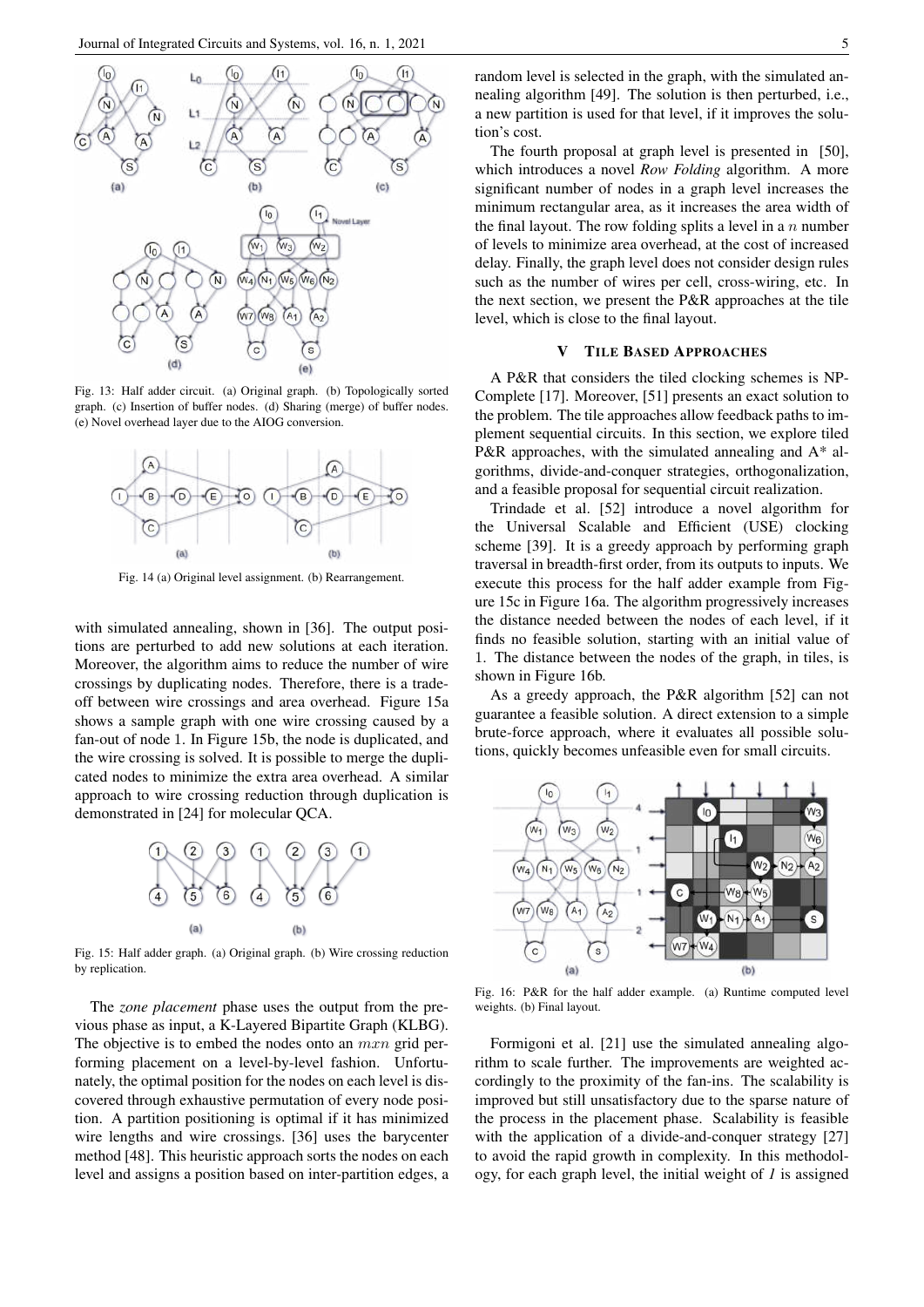for the distance in clocking zones of each internal partition. Subsequently, the algorithm divides the graph into three partitions. The first partition encompasses common nodes with the other partitions. The second partition has at least, one common node and edges, and the third is composed of disjoint nodes, which are more challenging and lead to a more significant area and wire lengths overhead. Several subgraph partitions are explored to find improved solutions. For this example, the algorithm places and routes each partition separately, as shown by Figure 17a. Next, the merge process overlaps both solutions to generate the final layout, as shown in Figure 17b. However, the largest evaluated circuit in [27] has 102 gates. A more efficient partition strategy is required to handle larger circuits inside a tiled clocking scheme.



Fig. 17: (a) Individual P&R is performed. (b) Merge of solutions onto intersecting nodes.

The work in [25] presents an approach based on the orthogonal graph drawing (OGD) problem [53]. OGD allows for the embedding of a graph  $G$  in a 2-dimensional space, which draws all the vertices in an orthogonal arrangement. The are several algorithms for application in the OGD problem, and the authors chose the approach presented in [54]. However, all nodes should have, at most, a degree of 3. Therefore, the majority gate, which has a degree equals 4 (3 inputs, 1 output), cannot be used, which is a drawback since this gate optimizes the circuit representation considerably [30, 55–57]. In this approach, the process of P&R is done with the enforcement of a particular direction (South and East). Figure 18 presents an example to determine the nodes' positions, where the algorithm labels the incoming edges with the targeted direction, either south or east. Figure 18a shows the result of this preprocessing. The placement phase performs the assignment of a 2D coordinate for each node. Then, the algorithm uses the manhattan distance to perform routing. The routing result is shown in Figure 18b. This approach minimizes wire crossings when compared to the previous approach. The placement and routing perform independently and place the inputs/outputs at the layout borders.

Targeted for the NML technology, an A\* algorithm for the routing phase is proposed in [58]. This work is also limited to a maximum node degree of 3. First, a three-step preprocessing phase is done: fan-in management, fan-out management, and graph balancing. The fan-in and fan-out management steps limit the in-degrees and out-degrees of the input graph to two edges by adding buffer nodes, as shown in Figure 19, followed by the graph balancing step. Next, the placement utilizes a breadth-first search to find a feasible solution for the routing phase, which utilizes the *Euclidean Distance* heuristic as a driver for the A\* algorithm. Diago-



Fig. 18: P&R for the half adder example. (a) Edge labels. (b) P&R for orthogonal drawing.

nal wire connections between tiles are allowed, and it keeps track of previous solutions to limit wire occupation in each tile. Furthermore, it avoids wire routing in tiles with logic elements. Since the placement and routing are decoupled, this strategy is highly dependant on the efficiency of the placement algorithm. Poor placement leads to a high count of wire crossings.



Fig. 19: (a) Node *I* with four fan-outs. (b) Insertion of wire nodes to reduce the fan-out count of *I*.

Recently, [26] presents an alternative approach to ignore clocking constraints, a *synchronization element*, which can stall a signal for a given number of clock cycles, and split the forward and receive functions of a tile into two distinct clocking phases.



Fig. 20 Sequential circuit implemented with a synchronization element.

Figure 20 depicts a sequential circuit from [26], the synchronization element is highlighted with the dotted square, it acts as tile 1 when the signal is received, and as tile 3, when the signal is sent to tile 4. To the left of the element, is a number representing the cycles the signal is stalled for correct circuit synchronization, i.e., it ignores the signal from the tile 4 above, for one clock cycle. The design receives the signal controlled by tile 4. Subsequently, the signal is held for a cycle and transferred to the tile 4 to the right. In this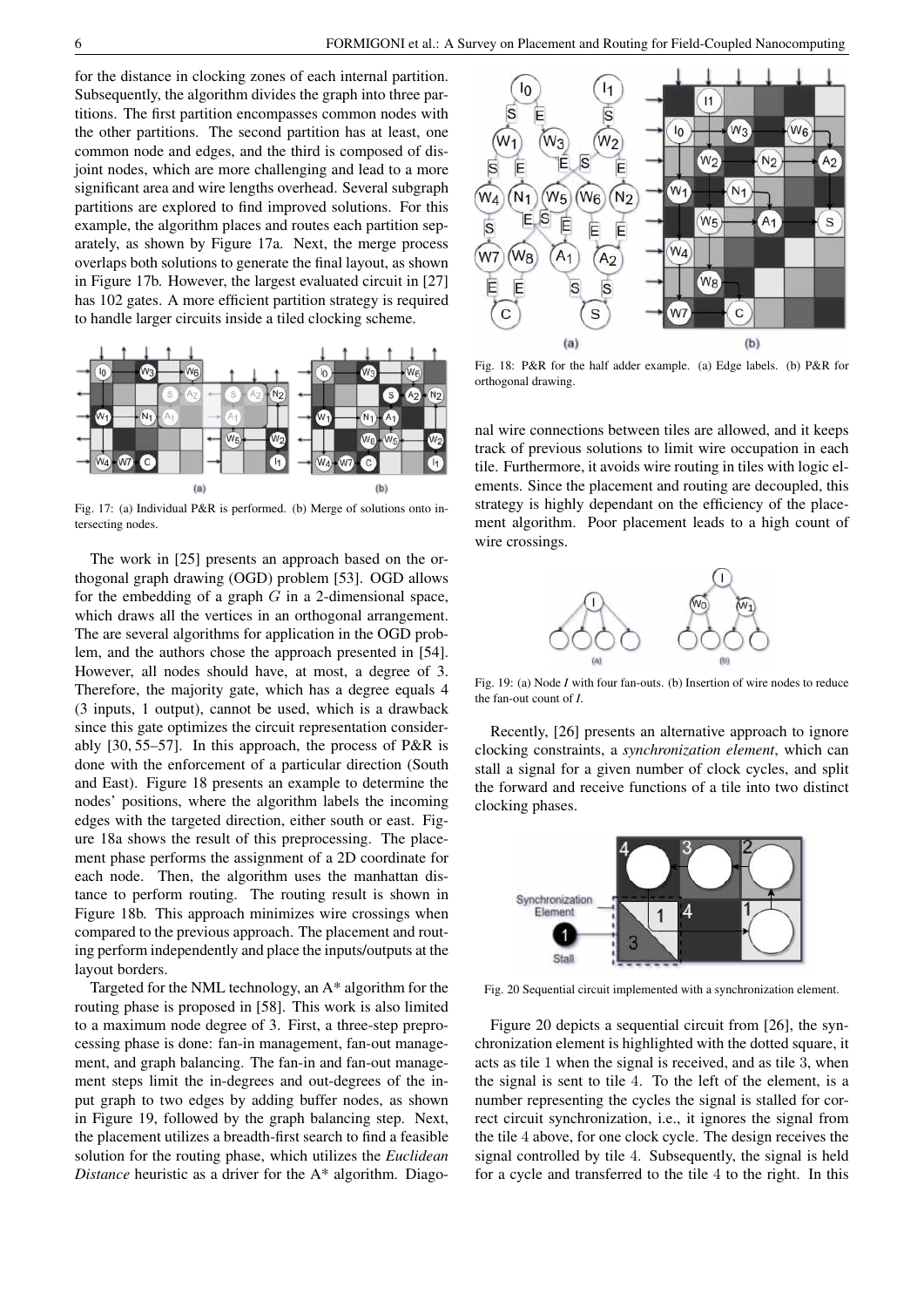| Strategy                        | Reg. Balanced Graph | Clocking Scheme                           | Layout         | Scalable       | Sequential     | <b>Majority Support</b> |
|---------------------------------|---------------------|-------------------------------------------|----------------|----------------|----------------|-------------------------|
| S.A. Column-Based [36, 46, 50]  | Yes                 | Column-based                              | Yes            | Yes            | No             | Yes                     |
| Sparse [52]                     | Yes                 | <b>USE</b>                                | No             | No             | No             | Yes                     |
| S.A. Sparse [21]                | Yes                 | <b>USE, BANCS</b>                         | N <sub>0</sub> | N <sub>o</sub> | No             | Yes                     |
| Divide-and-conquer [27]         | No                  | USE                                       | Yes            | Yes            | N <sub>0</sub> | Yes                     |
| Orthogonalization [25]          | No                  | Column-Based, 2DDWave,<br>RES, USE, BANCS | Yes            | Yes            | No             | No                      |
| S.A. Synchronization Elem. [26] | Yes                 | Column-Based, 2DDWave,<br>RES, USE, BANCS | Yes            | Yes            | Yes            | Yes                     |

scenario, the element acts as a tile of 3. In their work, the authors present waveform results of the circuit simulation. The process utilizes the simulated annealing with a modified version of the A\* algorithm in a custom version of the QCADesigner tool [59], which correctly propagates the signals with the proposed element. The work is concluded with a series of benchmarks for combinational and sequential circuits and holds feasible time complexity on over 1, 500 logic gates designs.

Table V presents all approaches, its characteristics of preprocessing stages, the P&R approaches, and the layout generation. We dedicate the first entry of the table to the columnbased approaches [36, 46, 50], where a feasible solution requires a KLBG for synchronization and scalable designs. The clocking schemes are sequential with no tiling characteristics and generate scalable layouts in the *cell placement phase*. The second entry refers to the non-deterministic approach [52] for placement and routing of each level sequentially. This algorithm is aimed at the USE clocking scheme. It does not specify cell placement for QCA cells, the nondeterministic attribute, lack of direction enforcement and, a heuristic to handle fan-in or fan-out proximity makes the approach not scalable. The latter is enforced in the third approach [21] with the simulated annealing meta-heuristic to find more feasible solutions. Still, only this modification is not sufficient to generate scalable layouts, which are feasible in the fourth approach [27], where the problem is solved with a divide-and-conquer strategy, with solution overlaps to each partition to generate the final layout. Lastly, the OGD problem is explored to yield scalable designs [25] for a range of clocking schemes. Moreover, this approach offers layout generation for QCA approaches and theoretical sequential circuit handling setting future research [26] to introduce a synchronization element to handle sequential circuits with high complexity.

#### VI CONCLUSION

In this paper, we have reviewed the current state-of-theart approaches to solve the P&R problem for circuits of FCN technologies. We exhibited the challenges and methodologies for the pre-processing of circuit graphs. Moreover, we show examples of the initially proposed solutions for combinational circuits, with its pre-processing phases of *zone partitioning*, *zone placement* and *cell placement*. Right after, we discuss subsequent proposals for the arrangement of layouts in tiled clocking schemes with feedback support, with a range of examples for possible arrangements before technology synthesis, and conclude our work with a table that summarizes the targeted problems each proposal aimed to solve.

## **REFERENCES**

- [1] R. H. Dennard, F. H. Gaensslen, H. Yu, V. L. Rideout, E. Bassous, and A. R. LeBlanc, "Design of ion-implanted mosfet's with very small physical dimensions," *IEEE Journal of Solid-State Circuits*, vol. 9, no. 5, pp. 256–268, 1974.
- [2] G. E. Moore, "Cramming more components onto integrated circuits, reprinted from electronics, volume 38, number 8, april 19, 1965, pp.114 ff." *IEEE Solid-State Circuits Society Newsletter*, vol. 11, no. 3, pp. 33–35, 2006.
- [3] T. N. Theis and H. . P. Wong, "The end of moore's law: A new beginning for information technology," *Computing in Science Engineering*, vol. 19, no. 2, pp. 41–50, 2017.
- [4] N. S. Kim, T. Austin, D. Baauw, T. Mudge, K. Flautner, J. S. Hu, M. J. Irwin, M. Kandemir, and V. Narayanan, "Leakage current: Moore's law meets static power," *Computer*, vol. 36, no. 12, pp. 68–75, 2003.
- [5] N. G. Anderson and S. Bhanja, *Field-Coupled Nanocomputing*, 1st ed. Springer-Verlag Berlin Heidelberg: Springer-Verlag Berlin Heidelberg, 2014.
- [6] G. Csaba and W. Porod, "Simulation of field coupled computing architectures based on magnetic dot arrays," *Journal of Computational Electronics*, vol. 1, pp. 87–91, 07 2002.
- [7] R. Cowburn and M. Welland, "Cowburn, r. p. & welland, m. e. room temperature magnetic quantum cellular automata. science 287, 1466- 1468," pp. 1466–8, 03 2000.
- [8] L. O. Luz, J. A. M. Nacif, R. Ferreira, and O. P. V. Neto, "Nmlib: A nanomagnetic logic standard cell library," in *2021 IEEE International Symposium on Circuits and Systems (ISCAS)*, 2021, pp. 1–5.
- [9] G. Csaba, P. Lugli, and W. Porod, "Power dissipation in nanomagnetic logic devices," pp. 346–348, 2004.
- [10] C. S. Lent and P. D. Tougaw, "A device architecture for computing with quantum dots," pp. 541–557, 1997.
- [11] J. Timler and C. Lent, "Power gain and dissipation in quantum-dot cellular automata," pp. 823–831, 01 2002.
- [12] D. J. Griffiths and D. F. Schroeter, "Introduction to quantum mechanics," 2018.
- [13] G. Pasandi and M. Pedram, "A dynamic programming-based, path balancing technology mapping algorithm targeting area minimization," in *2019 IEEE/ACM International Conference on Computer-Aided Design (ICCAD)*. IEEE, 2019, pp. 1–8.
- [14] M. Vieira, M. Canesche, L. Bragança, J. Campos, M. Silva, R. Ferreira, and J. A. M. Nacif, "Reshape: A run-time dataflow hardwarebased mapping for cgra overlays," in *2021 IEEE International Symposium on Circuits and Systems (ISCAS)*, 2021, pp. 1–5.
- [15] W. C. Oliveira, M. Canesche, L. Reis, J. Nacif, and R. Ferreira, "Design exploration of machine learning data-flows onto heterogeneous reconfigurable hardware," *XXI Simposio em Sistemas Computacionais ´ de Alto Desempenho*, 2020.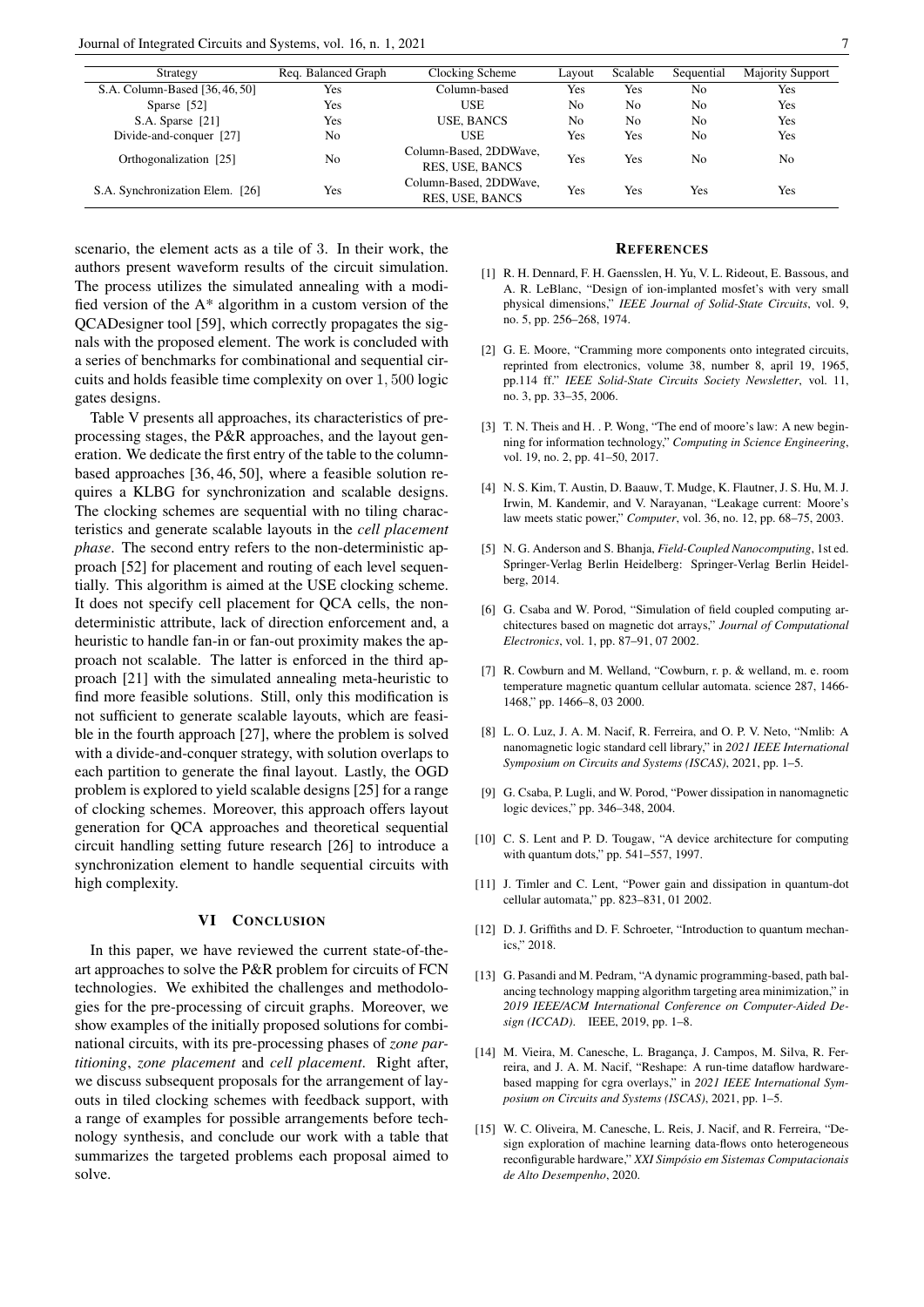- [16] O. Carvalho, M. Canesche, L. Reis, F. Torres, P. Jamieson, L. Silva, J. Nacif, and R. Ferreira, "A design exploration of scalable meshbased fullypipelined accelerators," in *2020 International Conference on Field-Programmable Technology (ICFPT)*. IEEE, 2020.
- [17] M. Walter, R. Wille, D. Große, F. Sill Torres, and R. Drechsler, "Placement and routing for tile-based field-coupled nanocomputing circuits is np-complete (research note)," *ACM Journal on Emerging Technologies in Computing Systems*, vol. 15, pp. 1–10, 04 2019.
- [18] M. Canesche, M. Menezes, W. Carvalho, F. Torres, P. Jamieson, J. A. Nacif, and R. Ferreira, "Traversal: A fast and adaptive graph-based placement and routing for cgras," *IEEE Transactions on Computer-Aided Design of Integrated Circuits and Systems*, 2020.
- [19] R. Ferreira, L. Rocha, A. Santos, J. Nacif, S. Wong, and L. Carro, "A run-time graph-based polynomial placement and routing algorithm for virtual fpgas," in *2013 23rd International Conference on Field programmable Logic and Applications*. IEEE, 2013, pp. 1–8.
- [20] R. Ferreira, L. Rocha, A. G. Santos, J. A. Nacif, S. Wong, and L. Carro, "A runtime fpga placement and routing using lowcomplexity graph traversal," *ACM Transactions on Reconfigurable Technology and Systems (TRETS)*, vol. 8, no. 2, pp. 1–16, 2015.
- [21] R. E. Formigoni, R. S. Ferreira, and J. A. M. Nacif, "Ropper: A placement and routing framework for field-coupled nanotechnologies," pp. 1–6, 2019.
- [22] W. Chung, B. Smith, and S. Lim, "Node duplication and routing algorithms for quantum-dot cellular automata circuits," *Circuits, Devices and Systems, IEE Proceedings -*, vol. 153, pp. 497 – 505, 11 2006.
- [23] M. Bubna, S. Roy, N. Shenoy, and S. Mazumdar, "A layout-aware physical design method for constructing feasible qca circuits," pp. 243–248, 01 2008.
- [24] A. Chaudhary, D. Chen, K. Whitton, M. Niemier, and R. Ravichandran, "Eliminating wire crossings for molecular quantum-dot cellular automata implementation," *IEEE/ACM International Conference on Computer-Aided Design, Digest of Technical Papers, ICCAD*, vol. 2005, pp. 565– 571, 12 2005.
- [25] M. Walter, R. Wille, F. S. Torres, D. Große, and R. Drechsler, "Scalable design for field-coupled nanocomputing circuits," New York, NY, USA, p. 197–202, 2019. [Online]. Available: https://doi.org/10.1145/3287624.3287705
- [26] R. Wille, M. Walter, F. Sill Torres, D. Große, and R. Drechsler, "Ignore clocking constraints: An alternative physical design methodology for field-coupled nanotechnologies," in *2019 IEEE Computer Society Annual Symposium on VLSI (ISVLSI)*, 2019, pp. 651–656.
- [27] G. Fontes, P. A. R. L. Silva, J. A. M. Nacif, O. P. V. Neto, and R. Ferreira, "Placement and routing by overlapping and merging qca gates," in *2018 IEEE International Symposium on Circuits and Systems (IS-CAS)*, 2018, pp. 1–5.
- [28] V. Vankamamidi, M. Ottavi, and F. Lombardi, "Two-dimensional schemes for clocking/timing of qca circuits," *IEEE Transactions on Computer-Aided Design of Integrated Circuits and Systems*, vol. 27, no. 1, pp. 34–44, 2008.
- [29] A. Imre, G. Csaba, L. Ji, A. Orlov, G. H. Bernstein, and W. Porod, "Majority logic gate for magnetic quantum-dot cellular automata," *Science*, vol. 311, no. 5758, pp. 205–208, 2006. [Online]. Available: http://science.sciencemag.org/content/311/5758/205
- [30] L. Amarú, P. Gaillardon, and G. De Micheli, "Majority-inverter graph: A novel data-structure and algorithms for efficient logic optimization," in *2014 51st ACM/EDAC/IEEE Design Automation Conference (DAC)*, 2014, pp. 1–6.
- [31] P. A. R. Silva, J. R. S. Alves, R. S. Ferreira, O. P. V. Neto, and J. A. M. Nacif, "A novel five-input multiple-function qca threshold gate," in *2018 IEEE International Symposium on Circuits and Systems (IS-CAS)*. IEEE, 2018, pp. 1–5.
- [32] G. Csaba and W. Porod, "Behavior of nanomagnet logic in the presence of thermal noise," in *2010 14th International Workshop on Computational Electronics*, 2010, pp. 1–4.
- [33] J. Atulasimha and S. Bandyopadhyay, "Bennett clocking of nanomagnetic logic using multiferroic single-domain nanomagnets," *Applied Physics Letters*, vol. 97, pp. 173 105–173 105, 10 2010.
- [34] D. Bhowmik, L. You, and S. Salahuddin, "Spin hall effect clocking of nanomagnetic logic without magnetic field," *Nature nanotechnology*, vol. 9, 11 2013.
- [35] S. Breitkreutz, J. Kiermaier, I. Eichwald, X. Ju, G. Csaba, D. Schmitt-Landsiedel, and M. Becherer, "Majority gate for nanomagnetic logic with perpendicular magnetic anisotropy," *IEEE Transactions on Magnetics*, vol. 48, no. 11, pp. 4336–4339, 2012.
- [36] J. Nguyen, R. Ravichandran, S. K. Lim, and M. T. Niemier, "Global placement for quantum-dot cellular automata based circuits," 2003.
- [37] F. Riente, G. Turvani, M. Vacca, M. R. Roch, M. Zamboni, and M. Graziano, "Topolinano: A cad tool for nano magnetic logic," pp. 1061–1074, 2017.
- [38] V. Vankamamidi, M. Ottavi, and F. Lombardi, "Clocking and cell placement for qca," pp. 343 – 346, 07 2006.
- [39] C. Campos, A. Marciano, O. Vilela Neto, and F. Sill Torres, "Use: A universal, scalable and efficient clocking scheme for qca," *IEEE Transactions on Computer-Aided Design of Integrated Circuits and Systems*, vol. 35, pp. 513–517, 02 2016.
- [40] M. Goswami, A. Mondal, M. H. Mahalat, B. Sen, and B. K. Sikdar, "An efficient clocking scheme for quantum-dot cellular automata," *International Journal of Electronics Letters*, vol. 0, no. 0, pp. 1–14, 2019.
- [41] F. deng, G.-J. Xie, x. cheng, z. zhang, and Y. Zhang, "Cfe: a convenient, flexible, and efficient clocking scheme for quantum-dot cellular automata," 11 2019.
- [42] R. E. Formigoni, O. P. Vilela Neto, and J. A. M. Nacif, "Bancs: Bidirectional alternating nanomagnetic clocking scheme," pp. 1–6, 2018.
- [43] L. Wang, G. Xie, R. Zhu, and C. Yu, "An optimized clocking scheme for nanoscale quantum-dot cellular automata circuit," in *2019 IEEE 14th International Conference on Nano/Micro Engineered and Molecular Systems (NEMS)*, 2019, pp. 336–341.
- [44] F. Sill Torres, P. A. Silva, G. Fontes, J. A. Nacif, R. Santos Ferreira, O. Paranaiba Vilela Neto, J. Chaves, and R. Drechsler, "Exploration of the synchronization constraint in quantum-dot cellular automata," in *2018 21st Euromicro Conference on Digital System Design (DSD)*, 2018, pp. 642–648.
- [45] C. M. Fiduccia and R. M. Mattheyses, "A linear-time heuristic for improving network partitions," in *19th Design Automation Conference*, 1982, pp. 175–181.
- [46] D. A. Antonelli, D. Z. Chen, T. J. Dysart, X. S. Hu, A. B. Kahng, P. M. Kogge, R. C. Murphy, and M. T. Niemier, "Quantum-dot cellular automata (qca) circuit partitioning: Problem modeling and solutions," New York, NY, USA, p. 363–368, 2004. [Online]. Available: https://doi.org/10.1145/996566.996671
- [47] X. Hu, R. G. Harber, and S. C. Bass, "Minimizing the number of delay buffers in the synchronization of pipelined systems," New York, NY, USA, p. 758–763, 1991. [Online]. Available: https://doi.org/10.1145/127601.127765